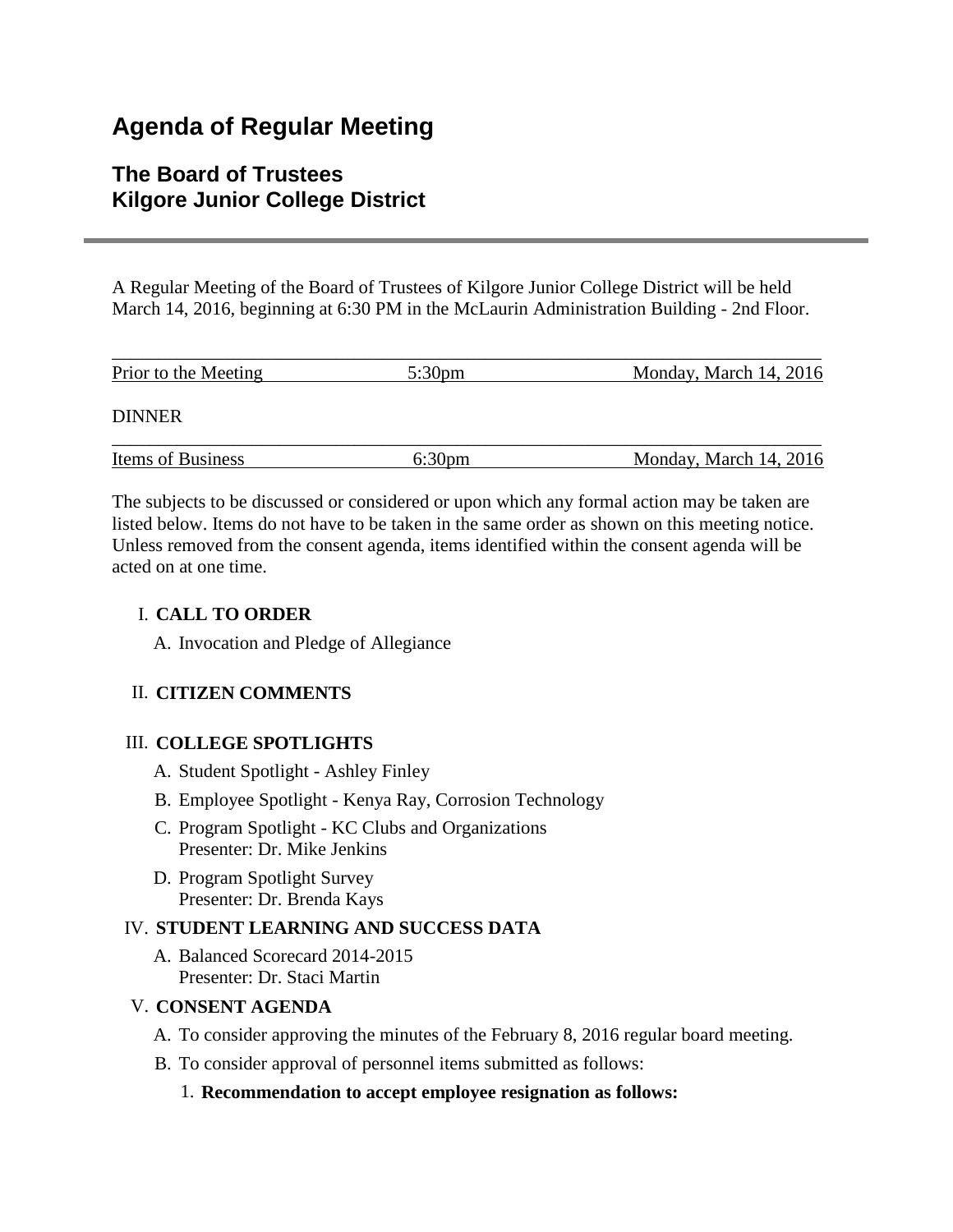- a. Government Instructor, effective May 31, 2016, after two years and nine months of service
- 2. **Recommendation to accept employee retirement as follows:**
	- a. Associate Degree Nursing Instructor, effective August 31, 2016 after twenty-six years of service

#### 3. **Recommendation of employment as follows:**

- a. ETPA Instructor, Business, Technology & Public Services, effective March 1, 2016
- b. Police Officer, KCPD, effective March 1, 2016
- c. Professional Support Assistant, Student Development, Effective March 14, 2016
- d. Instructor, Government, Liberal & Fine Arts, effective September 1, 2016

#### 4. **Recommendation to change employment as follows:**

- a. Instructor, Government to Assistant Department Chair & Government **Instructor**
- b. ETPA Instructor to Program Director of ETPA & Instructor, effective February 1, 2016
- c. Criminal Justice Instructor to Department Chair & Criminal Just Instructor, effective February 1, 2016

#### C. **To consider payment of legal fees for services rendered**

#### VI. **EXECUTIVE SESSION**

 Adjournment to executive session pursuant to Texas Government Code Sections 551.071 - 551.084, the Open Meetings Act, for the following purposes:

 "The Board has adjourned to executive session at \_\_\_\_\_\_\_\_\_\_p.m. on **March 14, 2016."**

PERSONNEL: (Government Code 551.074)

LEGAL: (Government Code 551.071)

For the purpose of a private consultation with the Board's attorney on legal issues and any or all subjects or matters authorized by law.

REAL ESTATE: (Government Code 551.072)

RECONVENING IN OPEN MEETING

"**The Board has reconvened in open session at \_\_\_\_\_\_\_\_\_p.m. on March 14,**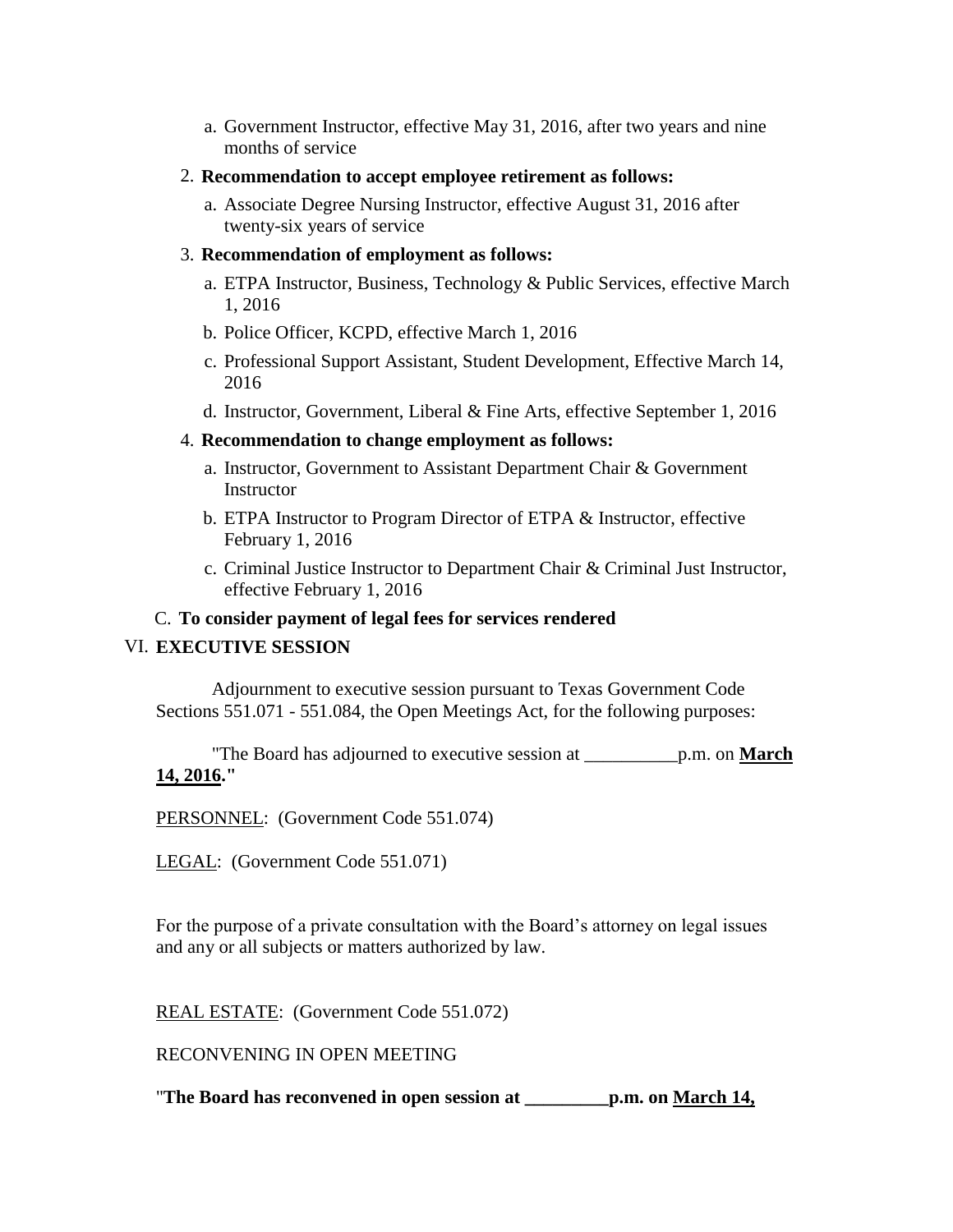## **2016."**

IF, DURING THE COURSE OF THE MEETING COVERED BY THIS NOTICE, THE BOARD SHOULD DETERMINE THAT A CLOSED OR EXECUTIVE MEETING OR SESSION OF THE BOARD SHOULD BE HELD OR IS REQUIRED IN RELATION TO ANY ITEM INCLUDED IN THIS NOTICE, THEN SUCH CLOSED OR EXECUTIVE MEETING OR SESSION AS AUTHORIZED BY SECTION 551.001 ET SEQ. OF THE TEXAS GOVERNMENT CODE (THE OPEN MEETINGS ACT) WILL BE HELD BY THE BOARD AT THAT DATE, HOUR AND PLACE GIVEN IN THIS NOTICE OR AS SOON AFTER THE COMMENCEMENT OF THE MEETING COVERED BY THIS NOTICE AS THE BOARD MAY CONVENIENTLY MEET IN SUCH CLOSED OR EXECUTIVE MEETING OR SESSION CONCERNING ANY AND ALL SUBJECTS AND FOR ANY AND ALL PURPOSES PERMITTED BY SECTIONS 551.071-551.084, INCLUSIVE, OF THE OPEN MEETINGS ACT.

Should any final action, final decision, or final vote be required in the opinion of the Board with regard to any matter considered in such closed or executive meeting or session, then such final action, final decision, or final vote shall be at either:

 a. the open meeting covered by this notice upon the reconvening of this public meeting, or

 b. at a subsequent public meeting of the Board upon notice thereof, as the Board shall determine.

#### VII. **ACTION ITEMS**

A. To consider approval of a change to the Kilgore College Board of Trustees Procedures Manual

2.7 Citizens Comments

During the "Citizens Comments" section of the Board agenda, any member of the public may address the Board of Trustees on a matter of public concern. The person wishing to address the Board must make a written request before the meeting on a form provided at the meeting. The President or Presiding Officer of the Board may limit the time permitted for public comment. *Citizens or organizations may not cede or yield any of their allotted time to another person or organization. Any handouts from speakers or other citizens must include the name of the person or organization providing the handout and must be handed out during the speaking time.* The board does not comment or deliberate on the "Citizens Comments" except as authorized by Government Code 552.042. (Government Code 552.042)

*During tax hearings or other public hearings, the total time allowed for hearing citizens may be longer than 20 minutes. During tax and public hearings where the topic is specifically listed on the agenda, the Board and Administration may discuss the comments among themselves, but will not interact with or discuss issues with the citizens or organizations in attendance without the approval of the President of the Board.*